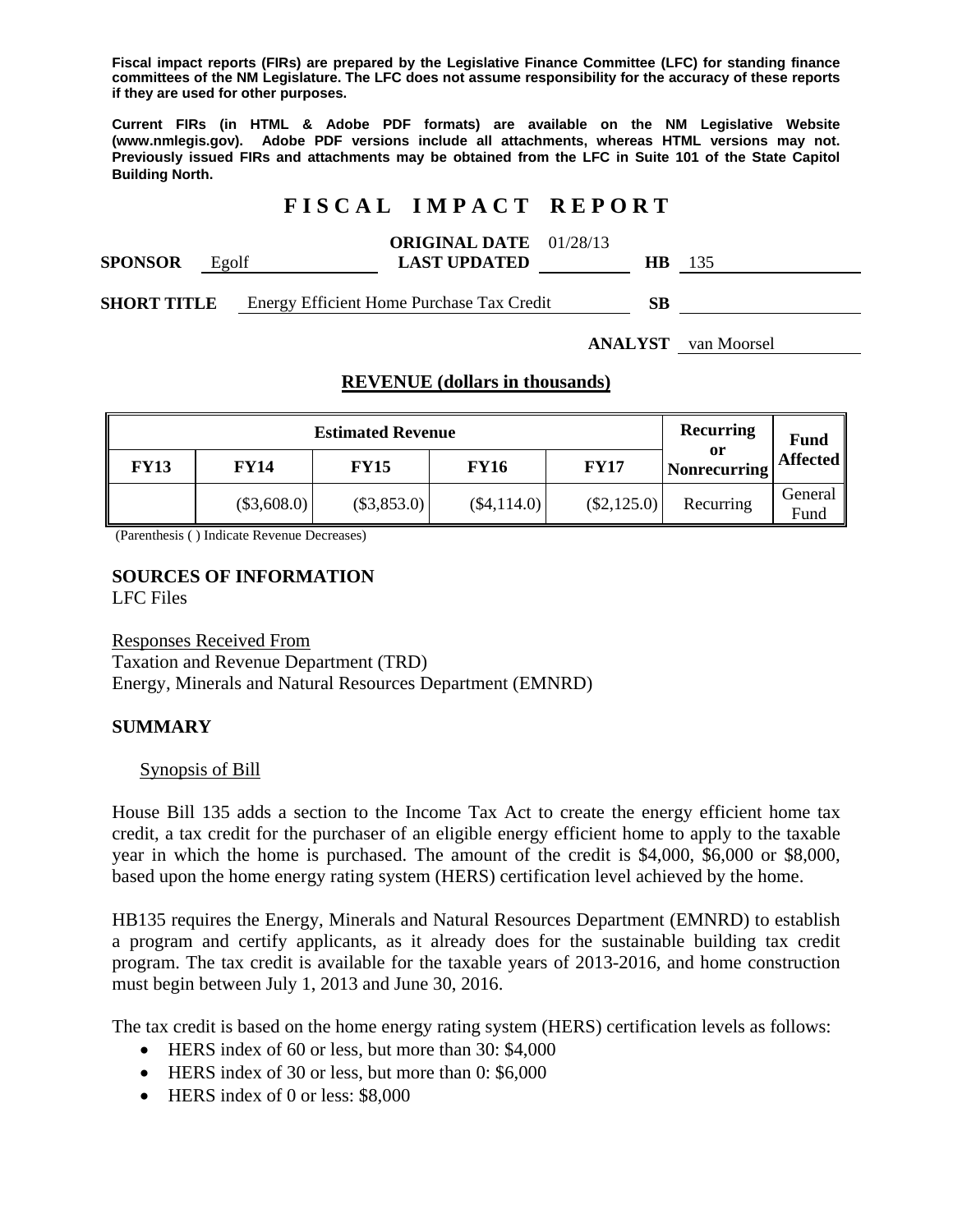The Rating System Certification Level and its corresponding tax credit for renovated foreclosures:

- 40% or more energy reduction, but less than 70% energy reduction: \$4,000
- 70% or more energy reduction, but less than 100% energy reduction: \$6,000
- 100% energy reduction: \$8,000

Credits in excess of tax liability will be refunded to the taxpayer but the credit is not transferrable.

The effective date of this bill is July 1, 2013. The provisions of the bill are applicable to taxable years 2013 through 2016.

## **FISCAL IMPLICATIONS**

According to the data from the Energy, Minerals and Natural Resources (EMNRD), there were approximately 686 sustainable building credit claims for single family residential homes in 2012. These homes would also qualify for the energy efficient home purchase tax credit. Of the claims, it is assumed that 65 percent of these qualify as at most HERS 60, 25 percent of these qualify as at most HERS 30, and 10 percent of these qualify as at most HERS 0.

The bill requires construction of the home to begin on or after July 1, 2013, but not after June 30, 2016. The TRD reports that, assuming an increasing in single housing construction grows at a rate of 6.7 percent per year in New Mexico (based on UNM BBER, *FOR-UNM* economic forecast, December 2012), eligible homes in 2013 would be 713, in 2014 there would be 761, in 2015 there would be 812 homes eligible, in 2016 there would be 433 homes eligible (through the first half of FY17). The fiscal impact is estimated assuming 50 percent of home in each calendar year are distributed to the fiscal year, and the proportion of HERS 60, 30 and 0 homes remain as found in 2012.

This bill may be counter to the LFC tax policy principle of adequacy, efficiency and equity. Due to the increasing cost of tax expenditures revenues may be insufficient to cover growing recurring appropriations.

### **PERFORMANCE IMPLICATIONS**

HB 135 requires taxpayers to apply to EMNRD for a certificate of eligibility for the energy efficient home income tax credit. The bill requires that EMNRD keep records of these certificates, and requires that TRD audit EMNRD's records of the tax credit. The LFC tax policy of accountability is met with the bill's requirement to report annually to the interim Revenue Stabilization and Tax Policy committee regarding the data compiled from the reports from taxpayers taking the deduction and other information to determine whether the deduction is meeting its purpose.

### **TECHNICAL ISSUES**

TRD notes the following:

• Page 3, Subsection E, lines 1-5, state that the taxpayer may apply for a certificate of eligibility after the construction or renovation of the eligible home is completed.